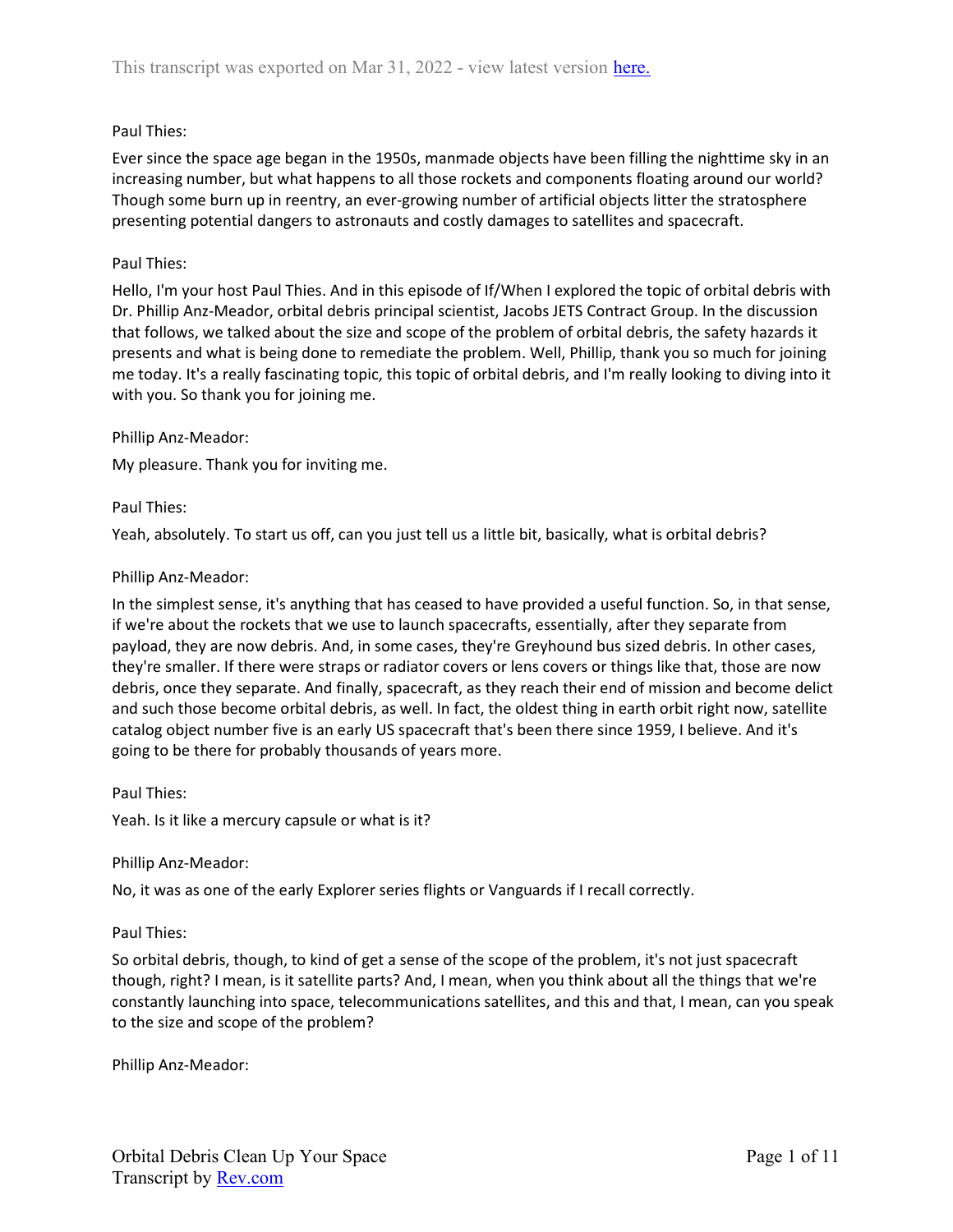Yeah, no. You're absolutely right there in the sense that all of the objects I've named so far are essentially intact, right? They may have expended fuel or things like that, but they're essentially in one piece, the same piece that was launched initially. Kind of more pernicious is fragmentation debris, and that's really kind of where I've devoted a lot of my career to studying. And all good things have wiring diagrams or flow charts associated with them, so in the case of fragmentation debris, you can really talk about breakup debris, which is where things explode or collide. And then what we term anomalous debris, cause it's produced, we don't understand really the production mechanism of it, but nonetheless it's there.

## Paul Thies:

And so, with this stuff floating around, I mean, it kind of seems like, so you put satellites up there, for the functioning of... particularly in the digital world. I'm curious, with all that debris, how we keep it from interfering with things that we want to be in orbit versus all this just space junk, for lack of a better word.

# Phillip Anz-Meador:

Yeah, exactly. And that's an excellent question, because one thing that is motivated by your question is, well, how do we keep track of these things? How do we know how much stuff there is? And of course there are the obvious answers of, well, we know the big pieces because we launch them. You can even see them at night traveling through the night sky. What people thought, in 1957, was Sputnik was actually the much, much larger Sputnik rocket body that went streaking through the skies and garnering all the press attention there. So the very first thing that most people saw in the space age was actually a discarded rocket body, a piece of debris. As you recall, there was a Cold War at that time and we were very concerned about an exchange of ICBMs. And so the US Department of Defense established a, more or less, worldwide network of sensors. So these are radars and optical sites and such, and they kept track of what was there.

## Phillip Anz-Meador:

And that goes into even today the wonderful satellite catalog that DOD still maintains and provides on a regular basis. And that was not their original intent to support orbital debris scientists, such as myself, but rather they needed to know what was there in order to identify things that shouldn't be there. So things on circular orbits, good. Things on ballistic orbits, maybe headed towards DC, bad. So the catalog was the background against which they screened everything and it kind of has attained, now, a life of its own. And so with that catalog, with those radar sensors, we can essentially see things that are larger than about 10 centimeters in size or about four inches.

## Paul Thies:

Wow.

## Phillip Anz-Meador:

So softball size and larger. Just to put this in perspective for the audience, at the current time, we're in February, there are slightly over are 25,000 objects in the catalog. And so, again, larger than softball size in low Earth orbit and because of physics that grows to something about the size of a beach ball by the time we get to geosynchronous orbit. All good.

Phillip Anz-Meador: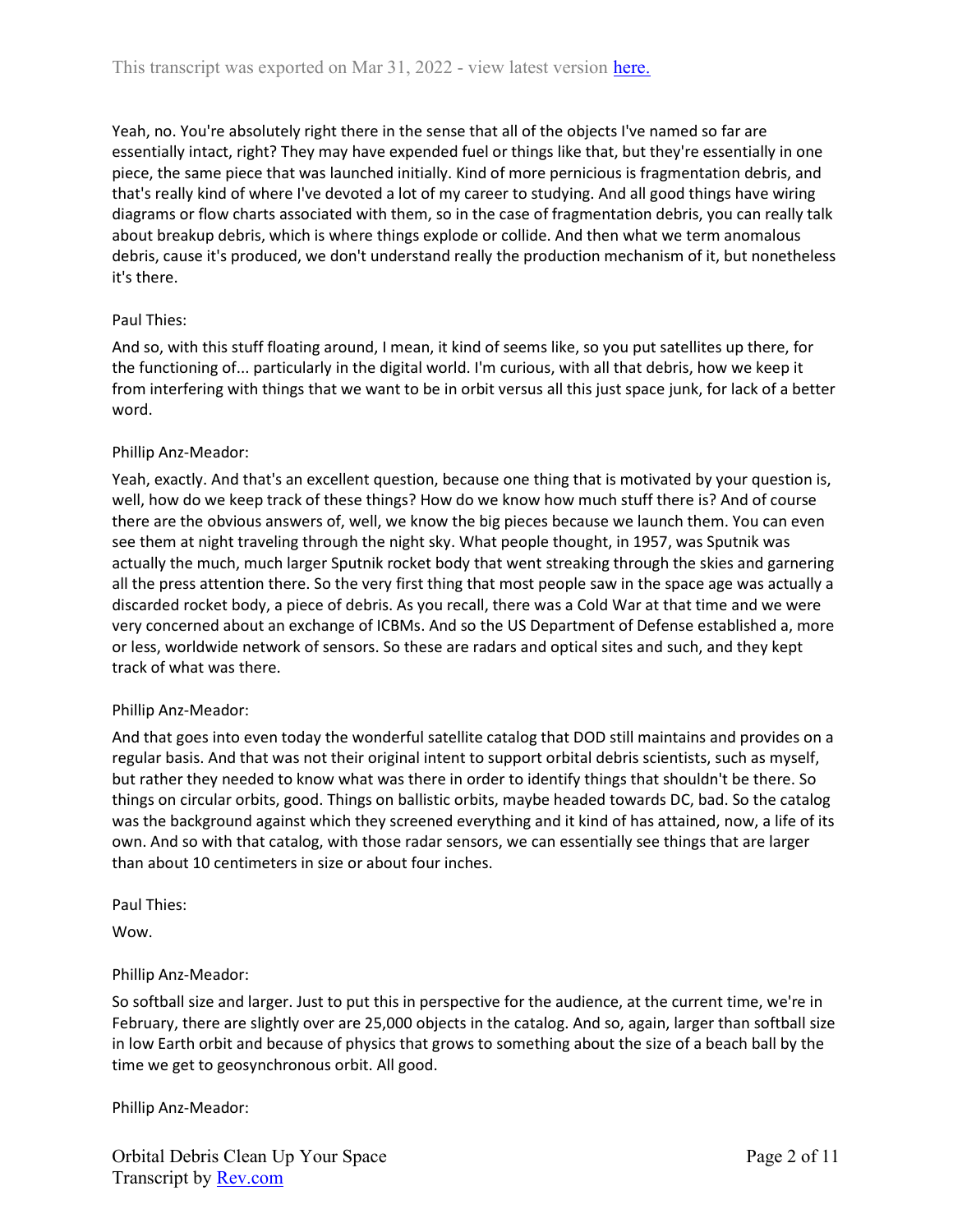However, there are things below the size threshold of the catalog and cataloging itself is very difficult. So how do we know this? Well, we know from experiments on the ground that things exploding or suffering an impact follow what's called a grinding law or, to be more technical, a power law type relationship between number and size. So what that means for us on a practical basis is we have a lot more small things than we have large things and that's relevant here because remember that 25,000 objects in the catalog, if we go down to a centimeter in size or about the size of a marble, then we estimate, based on models, that there are about 500,000 of those in orbit.

# Phillip Anz-Meador:

And if we go down to about a millimeter in size, so grain of sand, something of that size, then we estimate that there's somewhere around a hundred million of those on objects. And, unfortunately, things on the order of a millimeter in size are still sufficiently dangerous to pose significant risk or even end of mission risk to spacecraft on orbit and then certainly astronauts and cosmonauts on EVA.

# Paul Thies:

Mm-hm (affirmative). Yeah. I seem to remember, I'm trying to remember, but I think that Sandra Bullock movie, Gravity, I think they actually show that where it's these tiny little objects because of, I want to say hypervelocity, because they're moving so quickly, become very dangerous, these tiny objects, is that right?

## Phillip Anz-Meador:

That is correct. And that was kind of a significantly accelerated version of what people have come to call the Kessler Syndrome, essentially a runaway condition in which the existing history leads to runaway growth, that is more things being produced than say the earth's atmosphere can remove. And, as a result, it's a chain reaction. So you're exactly right. Now, the good thing for us is that the situation portrayed in Gravity is far in the future, if ever, and we can certainly do things to remedy that before it would ever get to something that dramatic, let's say.

## Paul Thies:

Hmm, okay. I'm assuming it wasn't like in 1957, maybe even the early sixties, we weren't necessarily thinking of orbital debris as much of a problem. I mean, as long as the Russians weren't launching ICBMs at us.

## Phillip Anz-Meador:

Correct. I.

## Paul Thies:

It's like, okay, hey this module that we weren't necessarily categorizing it as a problem, but then, at some point, it seems like there must have been a moment where scientists started paying attention saying, "We've got a lot of stuff up there it's starting to become a problem." When was that? And then has it kind of accelerated, especially now with the advent of all this technology that we're dependent on? Walk us through a little bit of when it really kind of got on our radar.

Phillip Anz-Meador: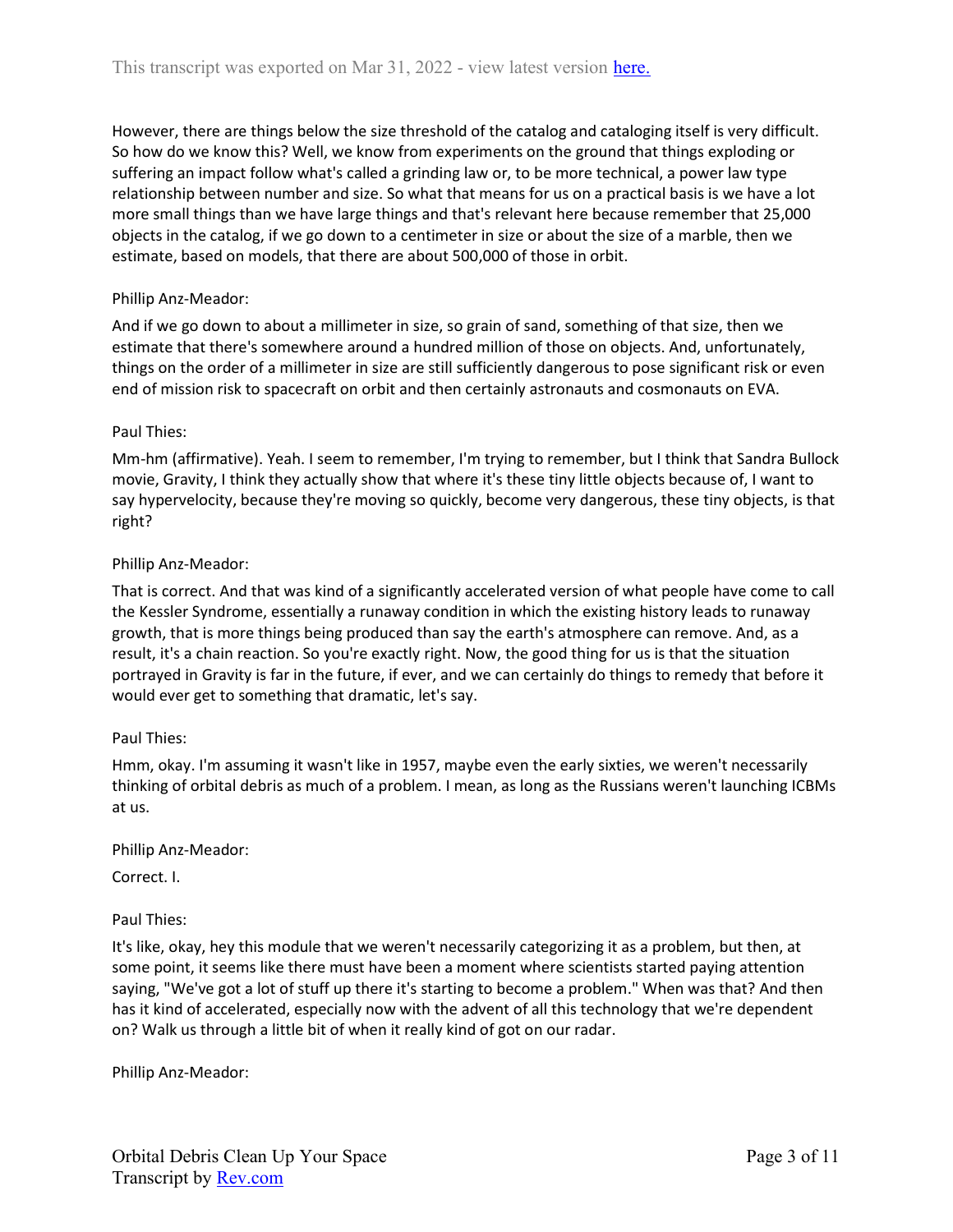Well, good word choice there. To really tell the story properly, I have to introduce you to a young man named Don Kessler. And, in this case, he'd done his time in the army. He went to University of Houston, got his B.S. In physics and joined NASA in the mid-sixties. And with going to the moon and such, it has long been recognized that there are things zipping through outer space, in the sense that we see shooting stars at a rate of about six per hour, those are about the size of a green pea and we see them burn in the upper atmosphere. So, obviously, there were things in space. And so, NASA decided that the Apollo spacecraft and others needed protection from it. So he joined an office that a specialized in that and they had guns, they could shoot things really fast and look at the corresponding damage.

# Phillip Anz-Meador:

And they kind of pioneered the concept of protection or shielding of spacecraft from these things. They developed a computer model and as their task was done, they were rewarded with the office shutting down. The product delivered, you're done, thank you very much for your efforts. Go find another job. And then, so Don went into mission control and he stayed there a few years and he was learning about what is on orbit, just like we're discussing today. And he noticed that, oddly enough, when he looked at the satellite catalog of some rather well-known launches, such as US Landsat spacecraft, a great earth observer, you had the payload, Landsat, check. You had the rocket body, Delta, check. But then it said that there were 173 associated pieces.

Paul Thies:

Wow.

## Phillip Anz-Meador:

And at least, at that time, no one was launching a 173 or 174 objects at the same time. So what were these things? He discovered that those pieces were associated with these breakup events that I had mentioned previously. In this case, the Delta is powered by what are termed hypergolic propellants that explode on contact, through either just the space environment weathering and the flip-flops in temperature, essentially reversing the common bulkhead between those two things. A crack develops, things that explode on contact came into contact and you had a really inefficient, but nonetheless, energetic event that created these extra 173 pieces.

## Phillip Anz-Meador:

And so, that started kind of an inquiry as to was that a singular event or did it happen a lot? And the answer was, it happened a lot. And in fact, he then spoke with McDonnell Douglas, the manufacturer of the Delta. They did some research as to residual propellants on board these things, and they discovered that, yes indeed, these things featured a lot of fuel and oxidizer, again, exploding on contact, that were left onboard after the Delta had. Successfully deployed its payload. So that really initiated a series of studies, which resulted in what's termed mitigation.

## Phillip Anz-Meador:

So in mitigation, we try to prevent things from happening. I always like to think of a lot of debris related studies as being very similar to going to your first party and kind of the ground rules for attending a party. Right? So the first thing is don't make a mess. Okay? Next thing may be, well, if you made a mess, clean it up. And finally, if you made a mess, take responsibility for it, don't just stand there and say, "I didn't do it. It wasn't my fault," but go ahead and take ownership of that process. And that's exactly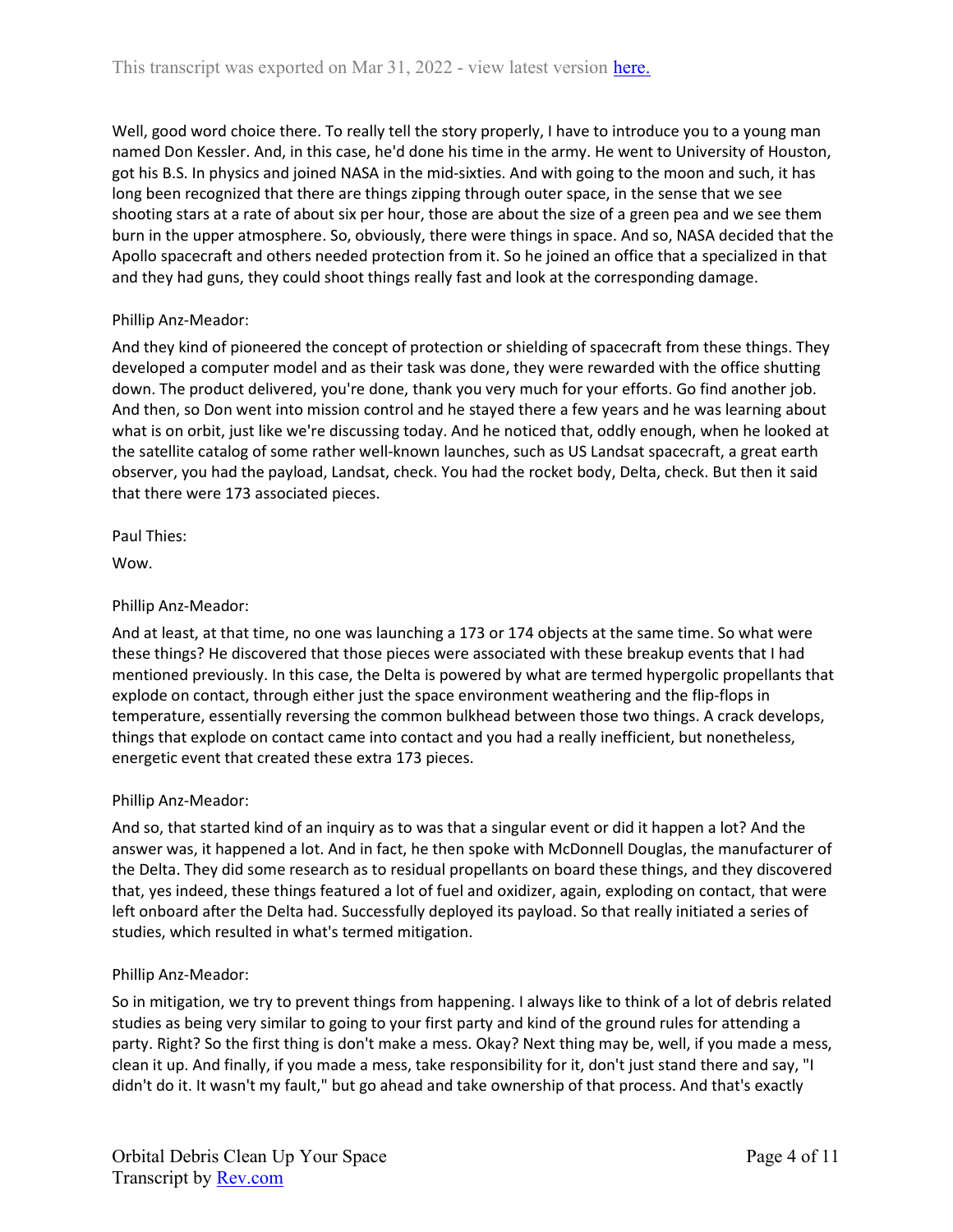what McDonnell Douglas in concert with NASA and the DOD did at the time. And they introduced these relatively simple mitigation measures to prevent breakups in the first place.

# Phillip Anz-Meador:

Now, you had asked about how long this has been a problem. So, essentially, the first breakup was in 1961 and there were subsequent breakups over time. But one of the things that was noted, if we keep track of these things, is that that rate of increase was much larger than the rate of increase of payloads or rockets or things like that. So after 1961, it became the majority component of the population and it was increasing faster than the general population, the attack population, so to speak. So remember Don, he was looking at all these numbers of things being produced and spoke with McDonnell Douglas. They introduced some relatively simple mitigation strategies and kind of by the mid-eighties, those really started to pay off. The number breakups decreased. As a result, it put a kink in that slope, so you weren't creating these objects as fast anymore, and you kind of started to level off in that debris production.

## Phillip Anz-Meador:

It seemed great, for a time. And I've kind of, at least personally, come to think of this as the age of mitigation. So not making a mess in the first place. Unfortunately, the age of mitigation did wonders for flattening the curve in the growth rate of debris. However, it has not lasted. And the modern age has become dominated by a couple of significant events. And really the first of those was a test of what's called an anti-satellite weapon, or an ASAT, conducted by the People's Republic of China against one of their derelict low Earth orbit weather satellites in January of 2007. That was a very bad day. In the course of that test, over 3,500 trackable and cataloged pieces entered the environment, by the way, we're still adding to that tally even today, due to cataloging difficulties and such, and the net effect there was in one day to essentially add or increase the number of objects on orbit by about a third.

Paul Thies:

Wow.

## Phillip Anz-Meador:

And so, this was a significant event and one could look at it from the standpoint of essentially erasing the previous couple of decades worth of good work that got mitigation in place. Since then, in fact only two years after that in February of '09, two intact large objects collided for the first time accidentally, notably the derelict Kosmos 2251, an old Russian comm satellite collided with the active Iridium 33 communications satellite in orbit producing two distinct clouds. Again, in that one day, we added significantly to the catalog population.

## Phillip Anz-Meador:

Since then, we've had a couple of further events, breakups rockets, and weather satellites owned by the US that, in former days, would've been treated as major events, but now only a couple of hundred pieces is much less significant than it was. Unfortunately, things like weapons tests continue. There was an Indian ASAT test conducted couple of years ago, and more recently, and more damaging to the environment, there was the November 2021 Russian ASAT test where they engaged an old military satellite of theirs and broke it up. This has significantly increased the risk to spacecraft in Leo, including the international space station.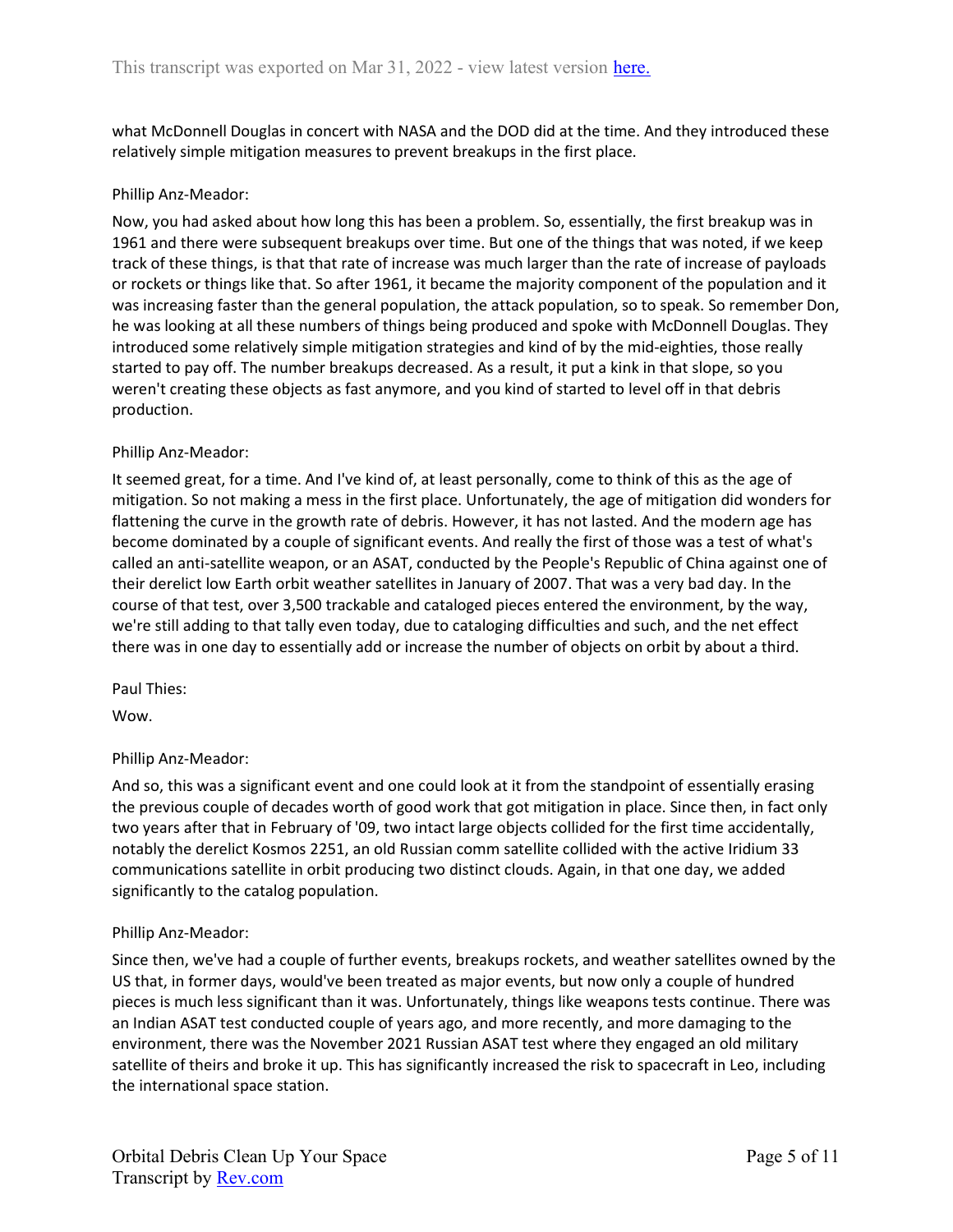# Paul Thies:

Hmm. And as you were talking, so use the term Iridium, and it made me think, we've been talking about debris, right? Physical objects, but not necessarily talking about hazardous materials. And I don't know much about satellite manufacture admittedly, so I don't know how much, if any, nuclear material, for instance, gets put into a satellite, but I'm assuming that least there's some chemicals and things like that. Maybe they burn up in the atmosphere, I don't know, but I'm just kind of curious if we're also seeing things like radioactive materials being released in the upper Earth's atmosphere, as a result of these collisions.

# Phillip Anz-Meador:

There are toxic things in space, primarily related to propellants and things of that nature. But you raise a good point with the issue of nuclear reactors in space, because they have been launched over the course of the space age. US has launched one, and it is actually a debris producer, anomalous debris producer. But the Soviet Union launched a series of nuclear powered radar reconnaissance spacecraft or RORSATs, radar ocean reconnaissance spacecraft, the goal was to use radar to keep track of, essentially, US Navy carrier battle groups and such. And at their end of life, they would reboost to a disposal orbit about 800 to 900 kilometers in altitude. And to lengthen the life of the reactor core, which is very dense, they would actually separate it from the remainder of the spacecraft and such. In a sense, that's kicking the can down the road in terms of environmental aspects in space.

## Phillip Anz-Meador:

So we do have these nuclear reactors in the catalog. It was also a problem in the sense that they used a open loop cooling with their liquid metal sodium potassium coolant, and as the core ejected, so did a bunch of the coolant, which manifests itself now as little droplets that we can see in various high power radars. It was questionable from the environmental perspective, at least, while it worked correctly, and it was terrible from that same perspective when it did not. And there were at least two known cases where it did not. One, Kosmos 954 that reentered over the Canadian tundra in the northwestern part of Canada and resulted in ground contamination. Another spacecraft in the same series actually burned up in the upper atmosphere and high altitude sampling of the atmosphere revealed that it had significantly increased the atmospheric inventory of radionuclides in the upper atmosphere. That was a dangerous system from the get-go. And, in a sense, both with the upper atmosphere contamination, and then just leaving these radioactive reactor cores in orbit will require a hard look at remediation in the future.

## Paul Thies:

Now, I can imagine as these things are, I don't want to use the word exploding, because that might be a little too much, but I mean, as things are breaking apart, each piece is taking on a trajectory of its own, right? So they're moving in space in ways not necessarily intended. And so-

# Phillip Anz-Meador:

Exactly.

## Paul Thies:

... as you're making a mess, I imagine it's getting more and more crowded up there, probably getting more and more dangerous in some regards to space travel, life on the ISS, that sort of thing. Now, I understand you'd introduced me to a term hypervelocity impacts. Can you tell us about hypervelocity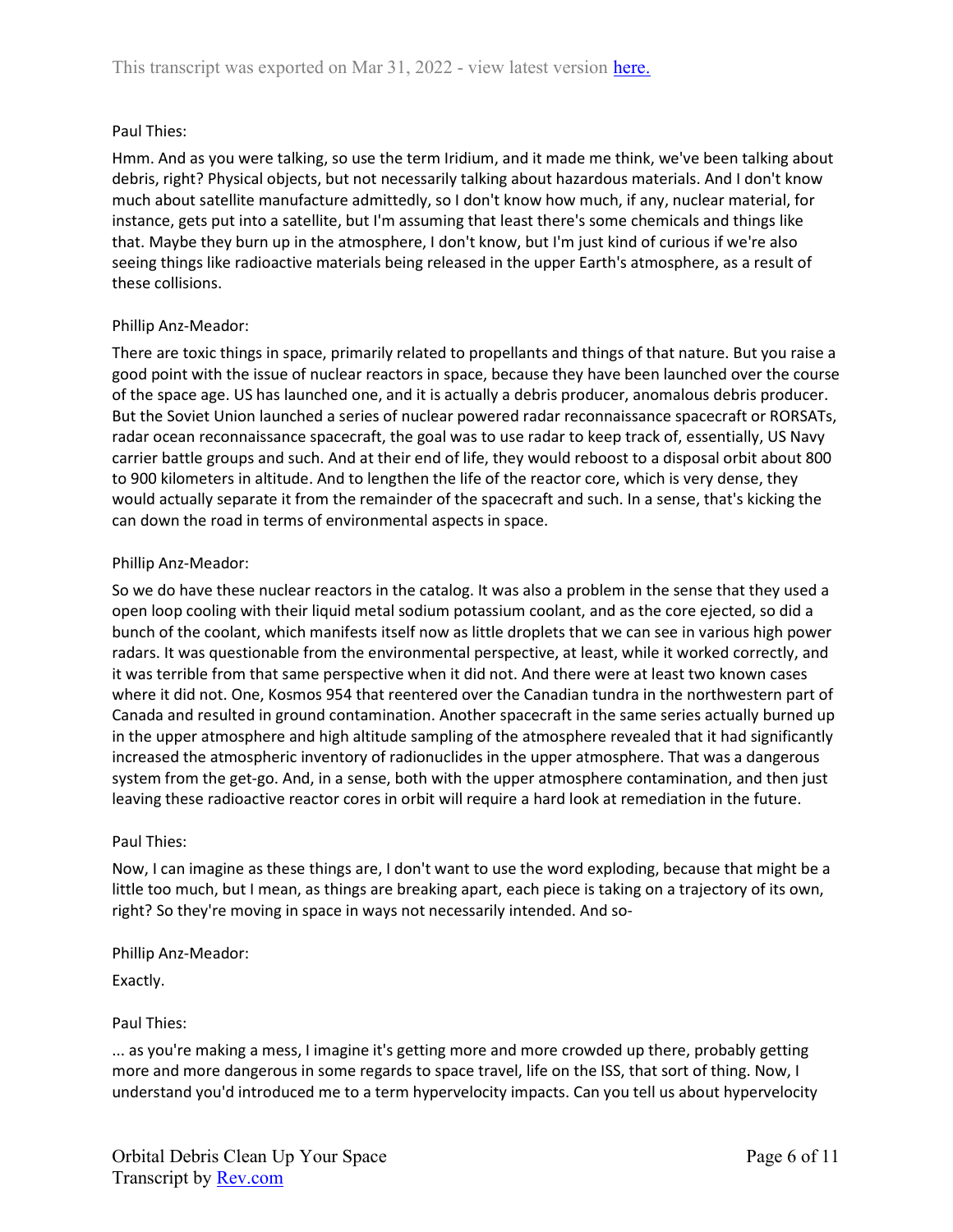impacts in space and how those differ from, say, ammunition based impacts? I think, like bullets and things, like things zipping around in space and the danger that they present.

## Phillip Anz-Meador:

Yeah, exactly. When we talk about the types of, say, Earth-based impacts that you had talked about, be they bullets or shells or things like, that's primarily a fracture driven process. So by that, I mean, if we look really hard at materials, like say a piece of aluminum and things like that, from my physics professor day, one of my favorite analogs to that is a bunch of tennis balls that are held together with little springs. In a fracture dominated environment, you're essentially intruding on those tennis balls and springs, and you're breaking some of the springs if things come off and you're compressing other ones in the sense that some of the springs have now sprung and you've kind of damaged that of this solid, but it kind of stays there, hangs together. As I say, some of the springs are damaged, but it's mostly still there, some pieces that kind of come off more or less intact.

#### Phillip Anz-Meador:

In the case of hypervelocity, it's a very different regime in the sense that you come in and you dump in so much energy so quickly that, essentially, the tennis balls don't have time to get out of their own way. Essentially, you've set up supersonic shockwave in this material. So a lot of energy, very small space, that shockwave is propagating faster than, in fact, the speed of sound in that material.

Paul Thies:

Wow.

Phillip Anz-Meador:

Remember the speed of sound might conveyed by those little springs that are holding all these tennis balls together. So what happens? Well, just kind of like back in introductory physics, when you apply energy to a body, thermal energy, you tend to start cutting those little springs. And now, if you have a sea of tennis balls, not connected by springs, you essentially have a liquid, so that's the key With a hypervelocity impact, you're essentially melting your way into this body. And you may have seen some photos of a huge aluminum block, say, that was actually impacted by a relatively benign seeming little slug of Lexan, a clear plastic, and such, at about five to seven kilometers a second, which is actually less than you would reasonably encounter on orbit.

#### Phillip Anz-Meador:

And there's a huge crater in that thing. And, unfortunately, that block is about eight to 10 inches thick with this huge crater caused by this benign little piece of clear plastic. So that's the danger of on orbit collision.

Paul Thies:

Wow.

#### Phillip Anz-Meador:

As I mentioned, five to seven kilometers per second, which we can attain reasonably easily on the ground is not actually representative of the types of speeds we'd encounter on orbit there, because you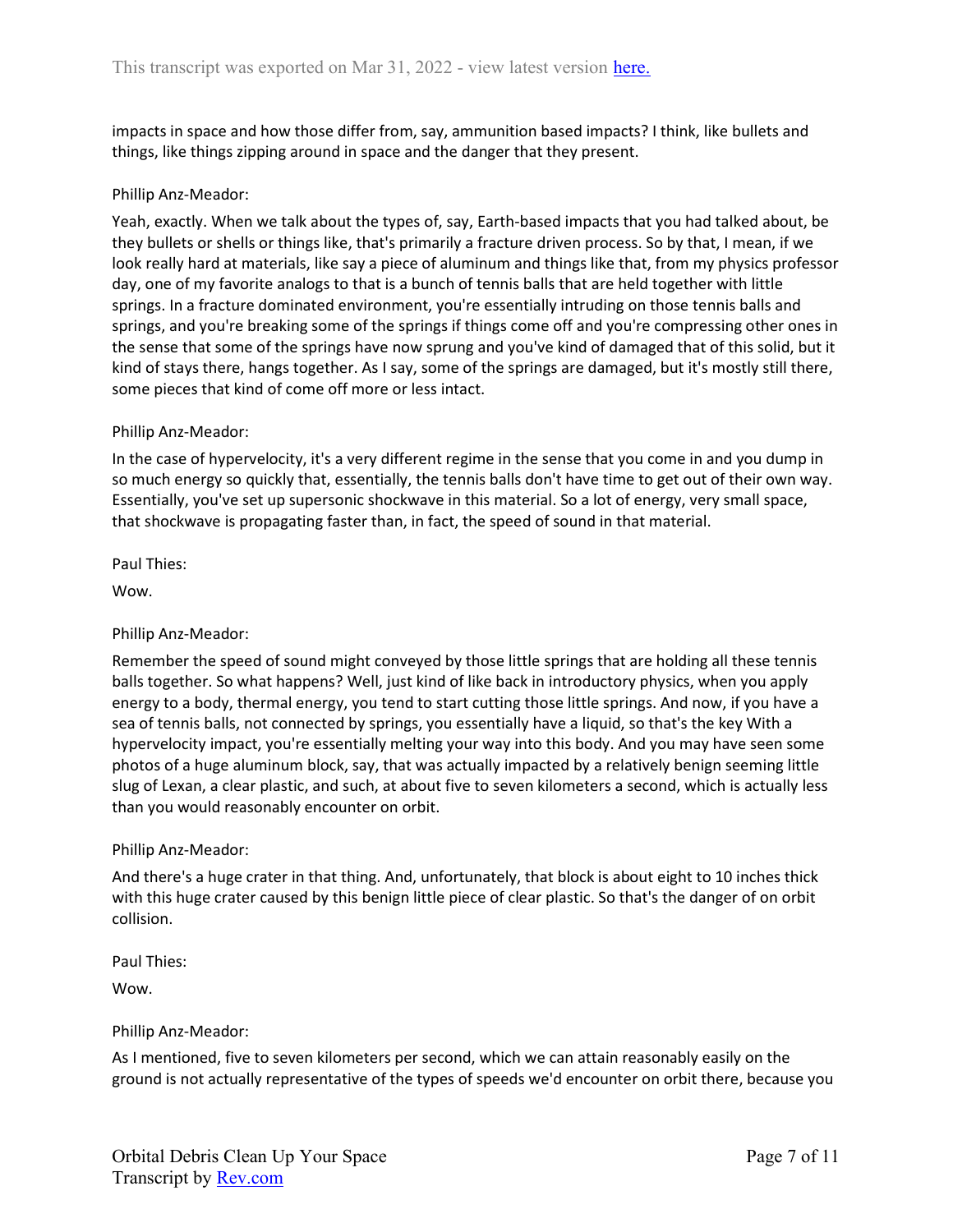can actually meet other orbiting things head on based on orbital parameters. You actually strike things at up to about 15 kilometers a second, and that can cause significant damage.

#### Paul Thies:

Hmm. So what are some solutions on the problem of orbital debris? Can you speak to some of the remediation steps that are being taken for all that stuff up there now?

#### Phillip Anz-Meador:

Let me just start off by, again, kind of defining some terms for the audience. One of those is mitigation, as we've already talked about, and that's not making a mess in the first place. The second, though, is really touching on your question and that's the concept of remediation. In other words, we're going to remediate or clean up the mess after it's been created in the first place. Here in the us, at least, since about the middle of the last decade, a lot of those efforts have really been aimed more at study and looking at techniques and efficiencies and things of that nature, what targets would we go over to have the most benefit, long-term, to the environment and things of that nature. But due to a variety of nontechnical issues that's really the state of the art to today. Other folks have also looked at remediation. The European Space Agency, for example, has a large satellite, ERS-1, one of the largest they've ever launched, which failed. And they're very concerned about its reentry hazard and such that it poses to the surface of the earth.

#### Phillip Anz-Meador:

And so, they've at things like harpoons, nets, things like that, to essentially capture it and then guide it into a controlled reentry, say over the middle of the Pacific or something like that. Today, private companies such as Astroscale, as just one example, it's a international company started in Japan, but it has European, UK, and US elements as well, is looking at how does one capture a satellite and retrieve it, perhaps attach some sort of deorbit package to it. And then, economically, go on to the next one and repeat. And you recall I'd mentioned nontechnical aspects of these things and those are really two.

#### Phillip Anz-Meador:

One is the economics of trying to remediate space and other deals with diplomacy and the politic aspects of who owns who, or I should say, who owns what in space and who do these things belong to even today, even in some cases, 50 years after it's broke up. Well, under the terms of the Outer Space Treaty from the 1960s, those objects still belong to the launch agency's so they constitute sovereign territory. And, of course, you can't just go remediating someone else's national property in that sense.

#### Paul Thies:

Hmm, very interesting. I hope some of those countries are out there listening about the Apollo spacecraft. So let me ask, I understand also that orbital debris can also present hazard to us on Earth. How are those potential hazards identified and evaluated?

#### Phillip Anz-Meador:

Yeah. And that's something that really entered the consciousness, I think for a lot of folks, back in, gosh, I guess the late seventies, when, and Skylab reentered over Australia. It had a lot of heavy things on board. For example, a film safe, that was used to protect film from cosmic rays and that landed, essentially, intact. We've also seen that with other large spacecraft and space stations and thing of that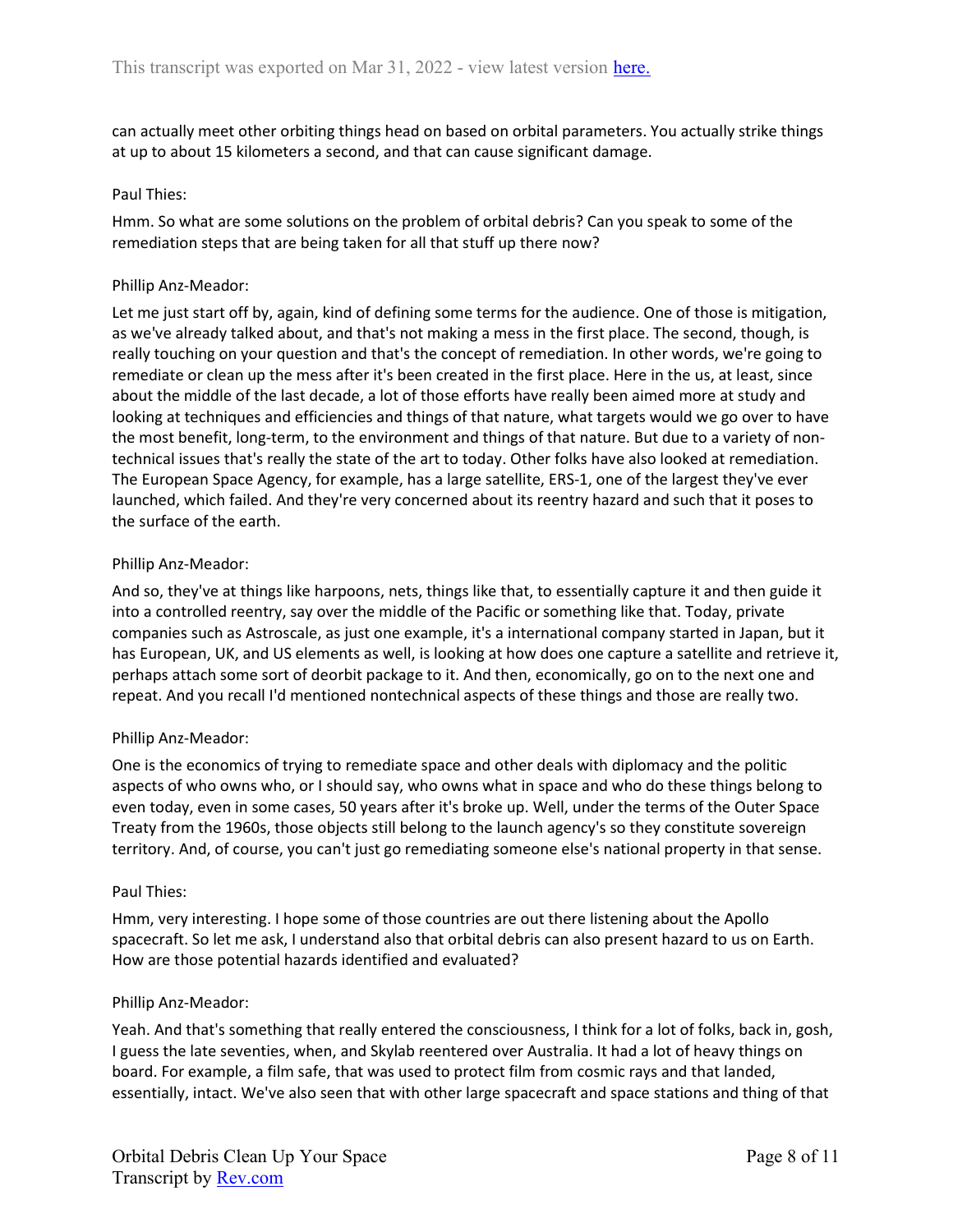nature. And so, it became clear that orbital debris is not just an orbital problem, but rather it can reenter the Earth's atmosphere in an uncontrolled fashion, land on the ground, and either the pieces that survive, or at least in one case the concern over a fuel tank that would've survived to the ground and had toxic propellants in it has posed some risk to the ground population.

# Phillip Anz-Meador:

And, in fact, some of the tools that Jacobs and our consortium teammates under the JETS contractor at JSC have facilitated the development of look exactly at that. So, essentially, they begin with a model of the spacecraft or the materials identified, what materials burn up in the upper atmosphere, which survive down to lower altitudes, or can even strike the ground. And one of the outputs of that effort is what's termed the casualty area and kind of the casualty probability associated with it. For example, in the last century, due to mankind's activities, humankind's activities, it was noted that about 15 joules, where joule is just, of course, the metric unit of energy, is kind of the threshold for casualty and such. And so, our models can use that as a threshold. It can look at the population density on the surface of the Earth, of course, 70% water, but certainly there are many population concentrations.

## Phillip Anz-Meador:

For example, the Ganges Valley of Northern India is the most densely populated spot on earth. And then, we can essentially fly our reentering spacecraft over the Earth. We can update it with new orbital measurements from that space surveillance network and such, and we can then estimate the risk that's posed to the ground population by these reentering objects. Also, we can help out space designers from the get-go cause we can make recommendations of not using materials that will survive reentry, but rather there's a whole design paradigm now, it's called Design for Demise, and it's exactly what it sounds like. If you can design your spacecraft to fulfill its function, maybe using modern materials, such as composites and things like that will demise on reentry, absolutely fantastic. And it can become a design goal.

## Paul Thies:

It sounds pretty innovative. Is that widely adopted or is it still kind of in the early days of adoption? How would you characterize that and are there other innovative solutions that are emerging on the landscape that are being explored?

## Phillip Anz-Meador:

Design for Demise kind of first came to prominence, again, kind of the middle part of the last decade. And it's certainly easier to integrate those sorts of design paradigms into smaller spacecrafts starting with CubeSats and things like that, working up to MiniSATs and such. Unfortunately, there are a lot of legacy designs out there, both for spacecraft and rocket bodies. So for the time being we'll remain faced with the reentries of these large bodies and the attendant risk.

## Phillip Anz-Meador:

Now, I think you had also mentioned or, or asked about what other sorts of technologies are out there and kind of exciting technology right now that hints at remediation is the flight of several spacecraft to the geosynchronous belt in Earth orbit. And their goal is to extend the lifetimes of older communication satellites, in this case. And then, when they've essentially reached the real end of their life, when parts are starting to fail and such to deposit them in what's termed the graveyard orbit located above the geosynchronous ring. There have been several instances of that. And just last week, a Chinese spacecraft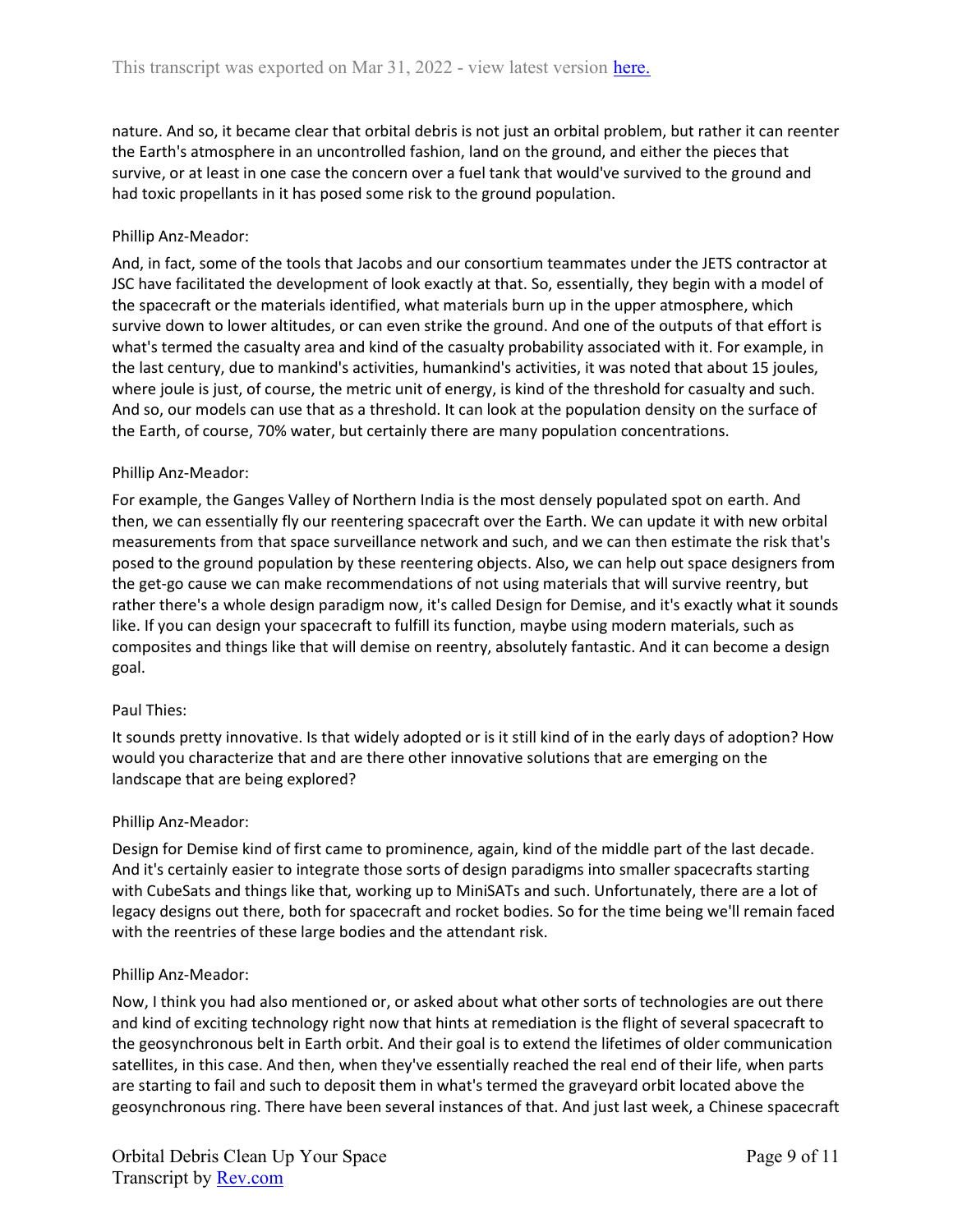SJ-21 was noted to have grasped an old Chinese navigation satellite called Beidou or Compass and such. And it actually tugged it out of the geo belt where it was a derelict and moved it above geo.

# Phillip Anz-Meador:

So those are examples of how remediation would work in terms of moving it up out of the geosynch belt. In lower Earth orbit, they would probably, as I mentioned earlier, attach some sort of package to it to help make it reenter quicker. Now, there's a problem there because that sort of technology is what you might term dual use in the sense that it can be used for great environmental and economic purposes, or it could be used for more nefarious purposes, as you might imagine. And so, that's one of the drivers for a certain hesitancy to deploy these sorts of things on orbit. And of course, as I mentioned, that's where people start taking a really hard look at things like the outer space treaty and all of the rights and responsibilities that are bound up in that in terms of ownership and those sorts of property rights in space, let's say.

## Paul Thies:

Yeah, no. I think that's very interesting, because you have all these satellites up there that run communication systems and all kinds of things, and people aren't being diligent, who's to say there's some bad actors who are taking perfectly good satellites or perfectly good technology and appropriating it inappropriately. Which kind of leads me to my last question or set of questions and you kind of touched on it a little bit, but what else needs to be done that so far hasn't been done to address the problem and what are the barriers that are impacting the roll out of those solutions? It sounds like maybe some space treaty action, international trust, some of that kind of thing, but what are the barriers and what needs to be done?

## Phillip Anz-Meador:

That's a very interesting question in the sense that we can break those barriers out into a couple of different types. And so, we have the technological barriers and there we can look at the sorts of techniques that could be used for remediation of the environment in the future, be they a robot arm, so to speak, or a proximity operations docking capability with objects. At the same time, other sorts of techniques may prove feasible. For example, lasers. Now, this also is a dual use technology. It's very easy to imagine something like a ground-based laser or space-based laser hitting a satellite with its beam and melting parts of it, knocking parts of it off, things like that. For that reason, kind of the community interested in lasers as a means of remediation have kind of gone back to their drawing board and looked at things such as power levels.

## Phillip Anz-Meador:

And so, they've developed some lasers and techniques, which could, in essence, apply essentially the same sort of radiation pressure, the push that the photons give as they reflect off a surface, as you would expect just from the sun. So if you imagine this object would pass over the ground-based laser, it would receive this gentle push from the laser. And over time that would perturb its orbit such that it's perigee or point of closest approach to the Earth may dip down further and further into the Earth's atmosphere. It would enhance the drag. And so, far from being a zap sort of solution where the satellite disintegrates, this would be more of a medium term solution where after these gentle pushes, maybe in five years, the thing would reenter. So there's a lot of interest in developing those sorts of technical solutions.